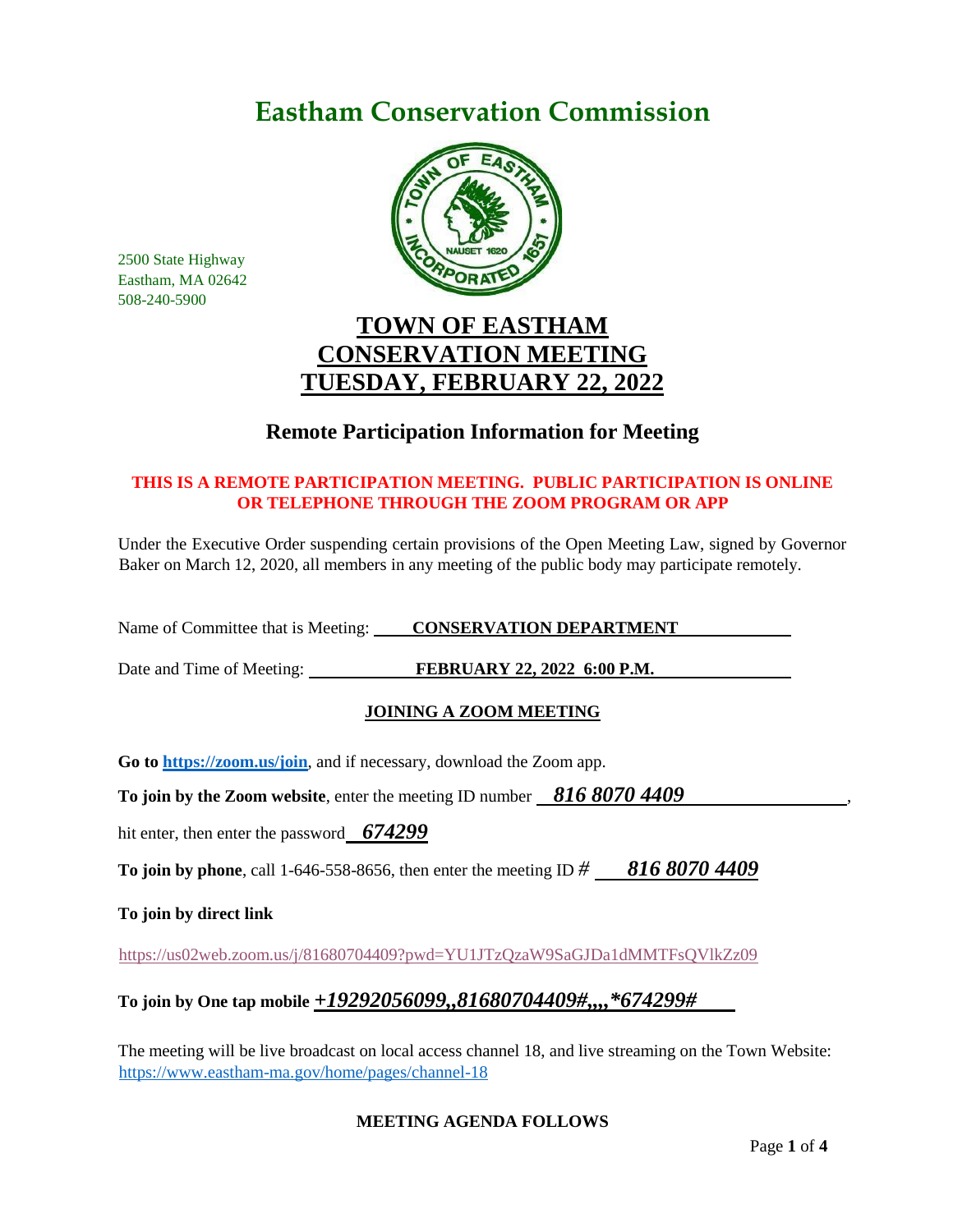## **Eastham Conservation Commission**

2500 State Highway Eastham, MA 02642 508-240-5900



#### **AGENDA**

**Conservation Commission Meeting 6:00 P.M, Tuesday, February 22, 2022 Earle Mountain Room Eastham Town Hall 2500 State Highway Eastham, MA. 02642**

#### **REMOTE PARTICIPATION ONLY (See Conservation Commission Website for Details)**

The Eastham Conservation Commission will hold a public meeting on Tuesday, February 22, 2022 at 6:00 PM pursuant to Massachusetts General Law (MGL) Ch. 30A, Sections 18-25 (Open Meeting Law), MGL Ch. 131, Section 40 (Wetlands Protection Act) and Ch. 155 of the Code of the Town of Eastham (Eastham Wetlands Protection Bylaw), in order to consider the following:

#### **INFORMATIONAL PRESENTATION**

**Consideration of Amendments to the Eastham Corridor Special District/District of Critical Planning Concern:**

- A. Accessory Outdoor Dining Regulations
- B. Duplex Dwellings in Transition Commercial District

#### **PUBLIC HEARINGS**

**Notice of Intent filed by Sunset Village Mid-Access Homeowner Group.** Applicant proposes to replace an existing elevated community beach stairway at property located at 15 and 19 Bayberry Lane, Map 13, Parcel 150 & 151.

**Notice of Intent filed by Eric and Becca Newmark.** Applicant proposes to construct an addition to an existing single-family house and to remove and replace the existing septic system at property located at 1125 Kingsbury Beach Road, Map 10, Parcel 317.

**Continuation of Notice of Intent filed by Edward Webber.** Applicant proposes stabilization of a portion of an existing concrete seawall and concrete boat ramp, construction of a stairway, and installation of a three-foot planting zone at the bottom of a coastal bank at property located at 75 Cove Road, Map 18, Parcel 050A.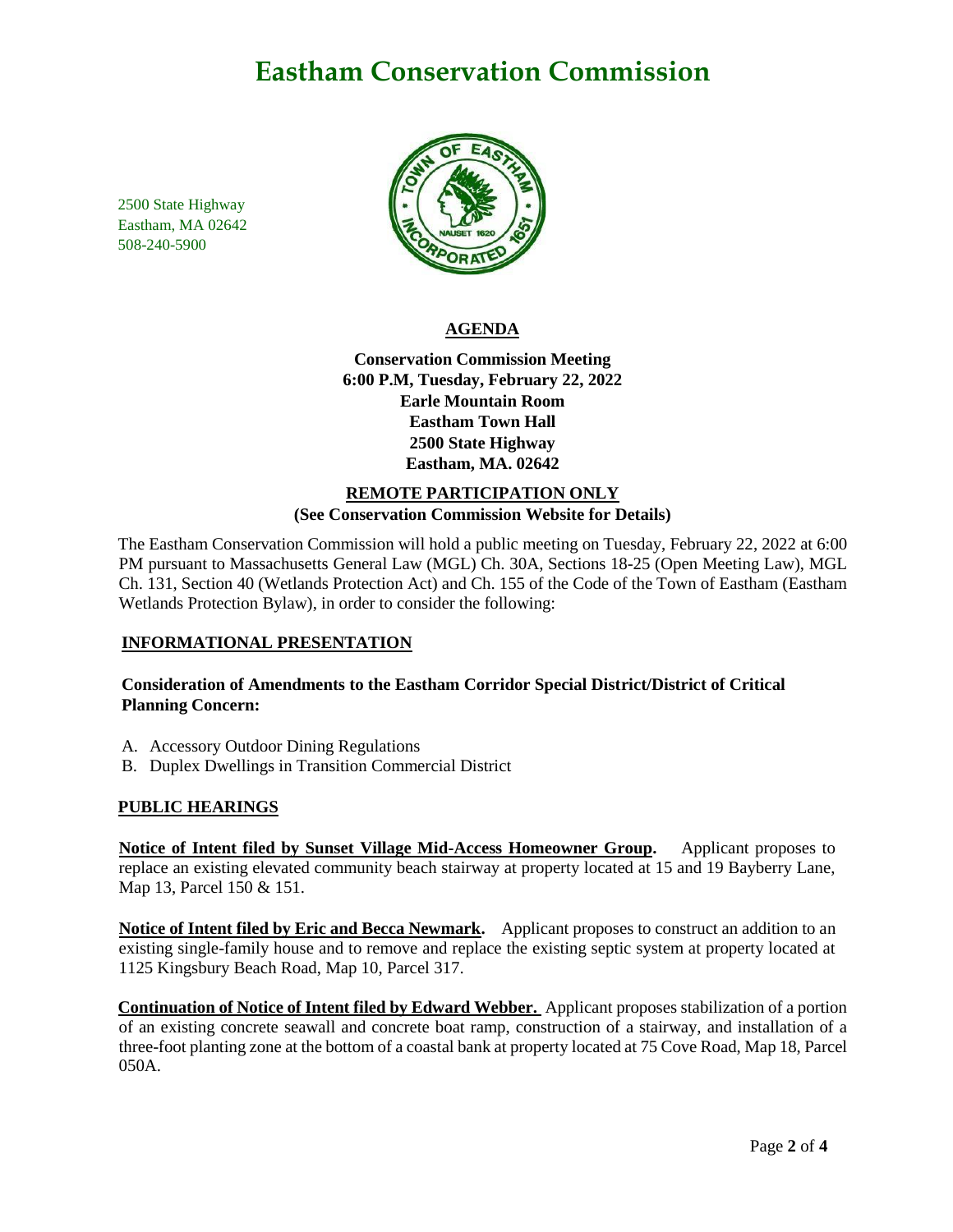**Continuation of Notice of Intent filed by Avigdor Konig.** Applicant proposes construction and ongoing maintenance of a sand drift fence at property located at 29 Longstreet Lane, Map 10, Parcel 334.

#### **Continued until March 8, 2022.**

**Continuation of Notice of Intent filed by George F. C. & D. Sui-Wen.** Applicant proposes to dismantle and rebuild existing rock revetment and proposes 73 cubic yards of annual nourishment at property located at 6 Nans Way, Map 07, Parcel 514A.

**Continuation of Request for Amended Order of Conditions (SE 19-1762)**. Permittee (Town of Eastham) proposes expanding approved truck access from First Encounter Beach to the Boat Meadow Aquaculture Development Area to include the months of June-September at property located at 1620 Samoset Road, Map 16, Parcel 012.

#### **REGULATORY DETERMINATIONS**

**Request for Determination of Applicability filed by Linda Tragakis.** Applicant proposes water service installation at property located at 490 State Highway, Map 21, Parcel 078.

**Request for Determination of Applicability filed by Christina Klee.** Applicant proposes to repair the central section of beach stairs at property located at 45 Longstreet Lane, Map 10, Parcel 341A.

#### **ADMINISTRATIVE MATTERS**

**Request for an Extension Permit for SE 19-1744** for repair to the existing stairway located over the coastal bank at property located at 55 Bay Shore Lane, Map 13, Parcel 136J.

**Request for Certificate of Compliance for SE 19-1253** for maintenance of stone revetment and nourishment of coastal bank at property located at 21 Gail's Way, Map 07, Parcel 572.

**Request for Certificate of Compliance for SE 19-1636** for remodeling and constructing a garage addition to an existing dwelling, installation of a septic system, driveway expansion and the construction of a deck at property located at 135 Eldredge Drive, Map 1, Parcel 057.

**Administrative Review filed by Gail Bedoukian.** Applicant proposes to remove overhanging tree branches at property located at 18 Horton Way, Map 07, Parcel 493A.

**Continuation of Administrative Review filed by Jon Mason.** Applicant proposes to remove 5 trees at property located at 20 Cedar Lane, Map 21, Parcel 059.

#### **Violations**

3 Nans Way

**Liaison Reports**

**Education & Training Updates** 

**Minutes**